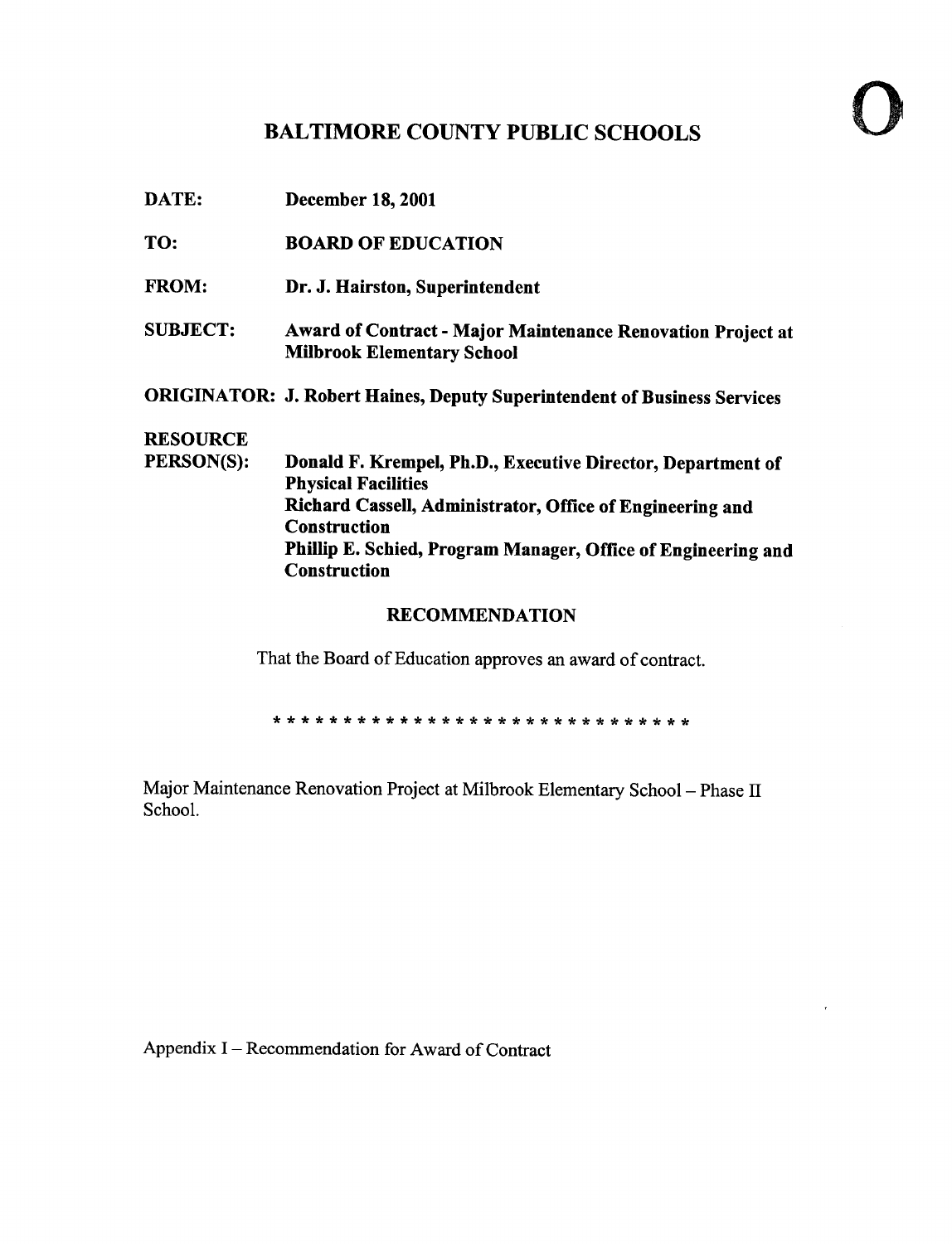## Appendix <sup>I</sup>

## Recommendation for Award of Contract Major Maintenance Renovation Project - Milbrook Elementary School December 18, 2001

On December 4, 2001, two (2) bids were received for the Major Maintenance Renovations at Milbrook Elementary School - Bid #3DI-REN2-170A. This project consists of renovations and upgrades to the existing heating, electrical and plumbing systems at this school. A summary of the bids is attached. Based on the bids received, the Department of Physical Facilities recommends an award of contract to James W. Ancel, Inc., the lowest responsive bidder, in the amount of \$2,206,000.00.

At this time, we are also requesting <sup>a</sup> 5% Change Order Allocation in the amount of \$110,300.00 to cover any unforeseen conditions and minor changes to the contract, to be authorized and approved by the Building Committee in accordance with Board Policy.

Funding for these projects is available from the Capital Budget Project #665 - Major Maintenance.

APPROVED:

MUITO 10

Donald F. Krempel, Ph.I. xecutive Director